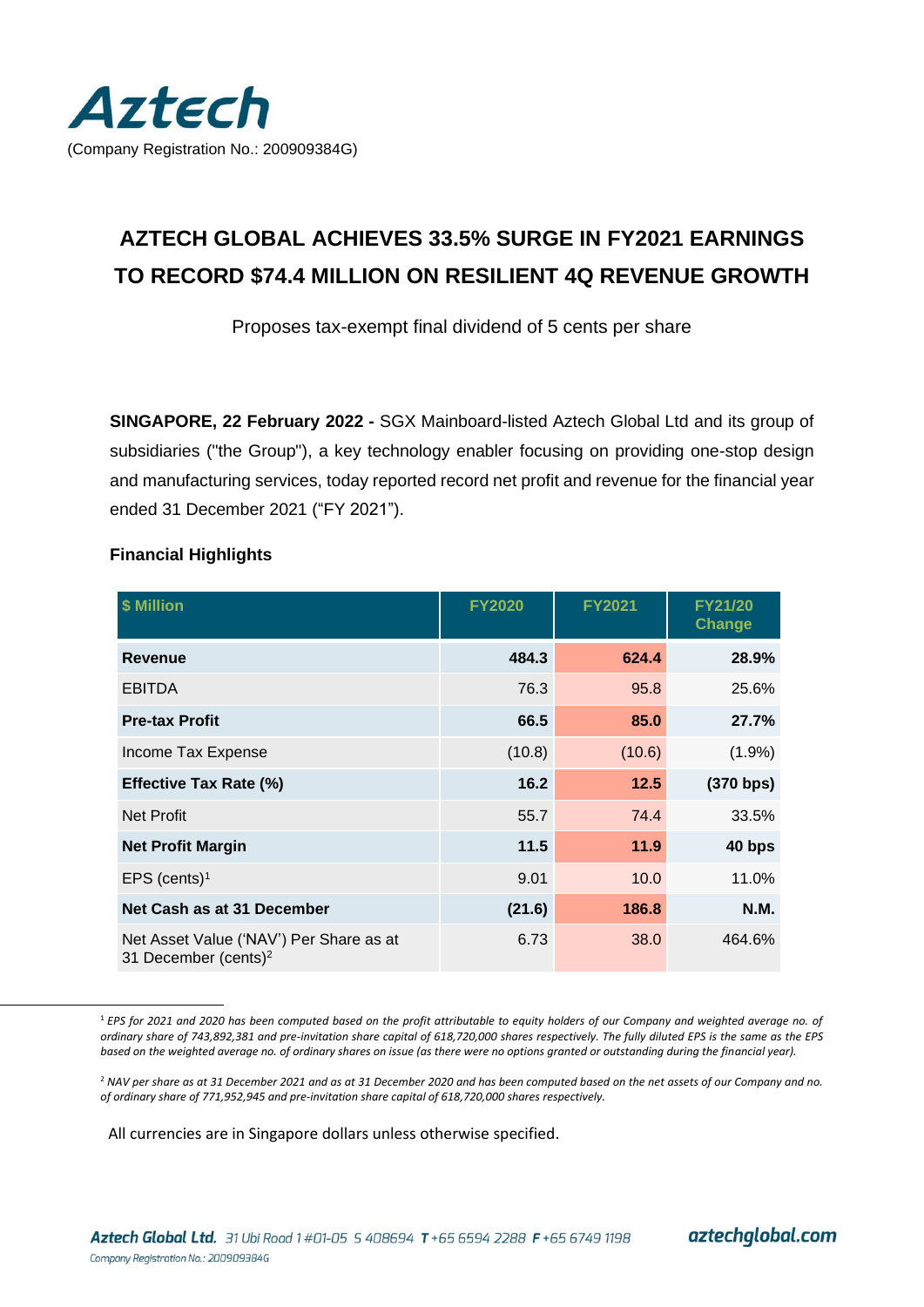

The Group attained record net profit of \$74.4 million, and revenue of \$624.4 million for FY2021 following resilient performance for the quarter ended 31 December 2021 ("4Q FY2021"). This led to a strong 2018-2021 CAGR of 21.7% and 54.9% for the Group's revenue and net profit respectively.

Amidst tough operating environment posed by the global logistical and component challenges, revenue for 4Q FY2021 jumped 65.3% q-o-q and 5.2% y-o-y to \$233.7 million, a new quarterly record. IoT devices and data-communication products continued to be key growth driver. In FY2021, the segment advanced 39.5% to \$597 million, or 95.6% of total revenue, buoyed by the core markets of North America and Europe which contributed over 96% of total revenue compared with 95% a year ago

A solid 4Q FY2021 revenue growth and initiative to phase out labour-intensive products led to 48% q-o-q increase in EBITDA to \$33.9 million, and contributed to the 25.6% growth in FY2021 EBITDA to \$95.8 million.

Meanwhile, the preferential tax treatment at our operations in Dongguan, China and tax grant received for automation equipment led to 370bps reduction in effective tax rate to 12.5% for FY2021, and lifted net profit margin by 40 bps to 11.9%. Net profit surged 33.5% to \$74.4 million, while earnings per share increased by 11.0% to 10.0 cents for FY2021.

### **Healthy Balance Sheet**

The Group's balance sheet remains healthy with cash and bank balances of \$201.5 million, while total borrowings more than halved to \$14.7 million, leading to a strong net cash of \$186.8 million as at 31 December 2021, following the inclusion of net proceeds of \$188.6 million raised from the IPO exercise in March 2021, and after deducting net cash dividend payment of \$15.3 million in June 2021.

Net current asset also expanded from \$18.0 million as at 31 December 2020 to \$271.3 million as at 31 December 2021. Excluding cash and bank balances, the increase was attributed mainly to higher trade receivables resulting from higher 4Q revenue and inventories held to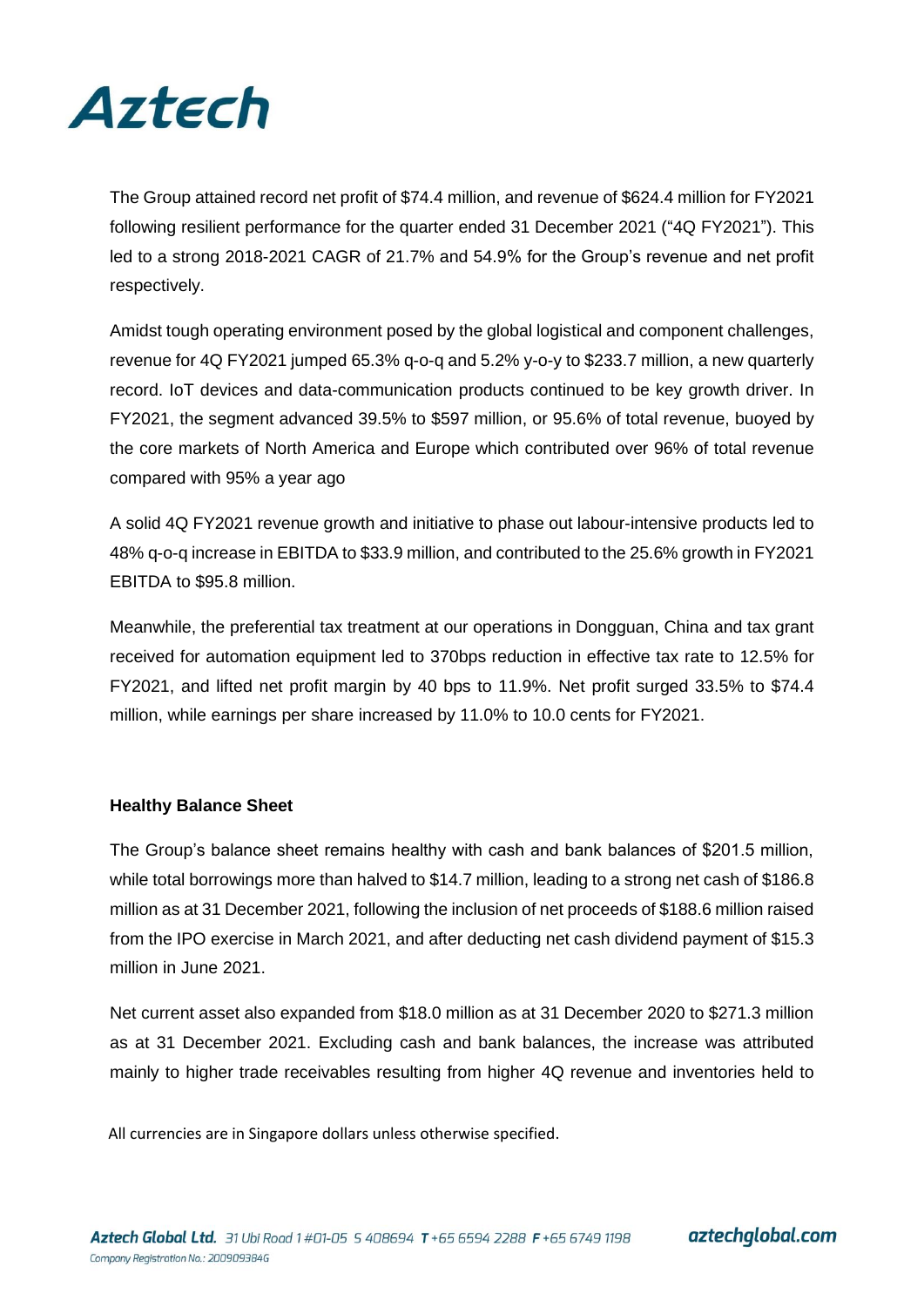

meet production requirements amid component tightness. The Group generated free cash flow of \$37.1 million during the year.

As at 31 December 2021, NAV per share increased to 38.0 cents from 6.7cents as at 31 December 2020, while its accumulated reserves more than doubled to \$91.3 million.

### **Proposed Final Dividend**

In view of the strong performance, the Board of Directors is pleased to recommend a final dividend of 5 cents a share on a one-tier tax-exempt basis for the financial year ended 31 December 2021, subject to approval by the shareholders at the forthcoming Annual General Meeting.

The total estimated dividend payment amounts to \$38,597,647 or a dividend payout of 51.9% of FY2021 net profits excluding exceptional items. The book closure date and the dividend payment date will be on 9 and 18 May 2022 respectively.

### **2022 Growth Through Five Focuses**

Following its successful transformation to a full-fledged manufacturer with ODM and JDM capabilities in 2018, the Group has entrenched its positioning with valued customers through its growth roadmap.

This year, the Group is committed to fortify business resiliency through five key focuses to pivot growth and diversification across multi-sectors powered by the IoT trend. The five key focuses are as follows:

- 1) Grow new IoT customers and products to enhance growth resiliency and widen our portfolio of high-quality customers;
- 2) Deepen manufacturing, technology and IoT expertise to drive innovation and growth in anticipation of new demands;
- 3) Excellent business execution capability to optimise factors of production and output;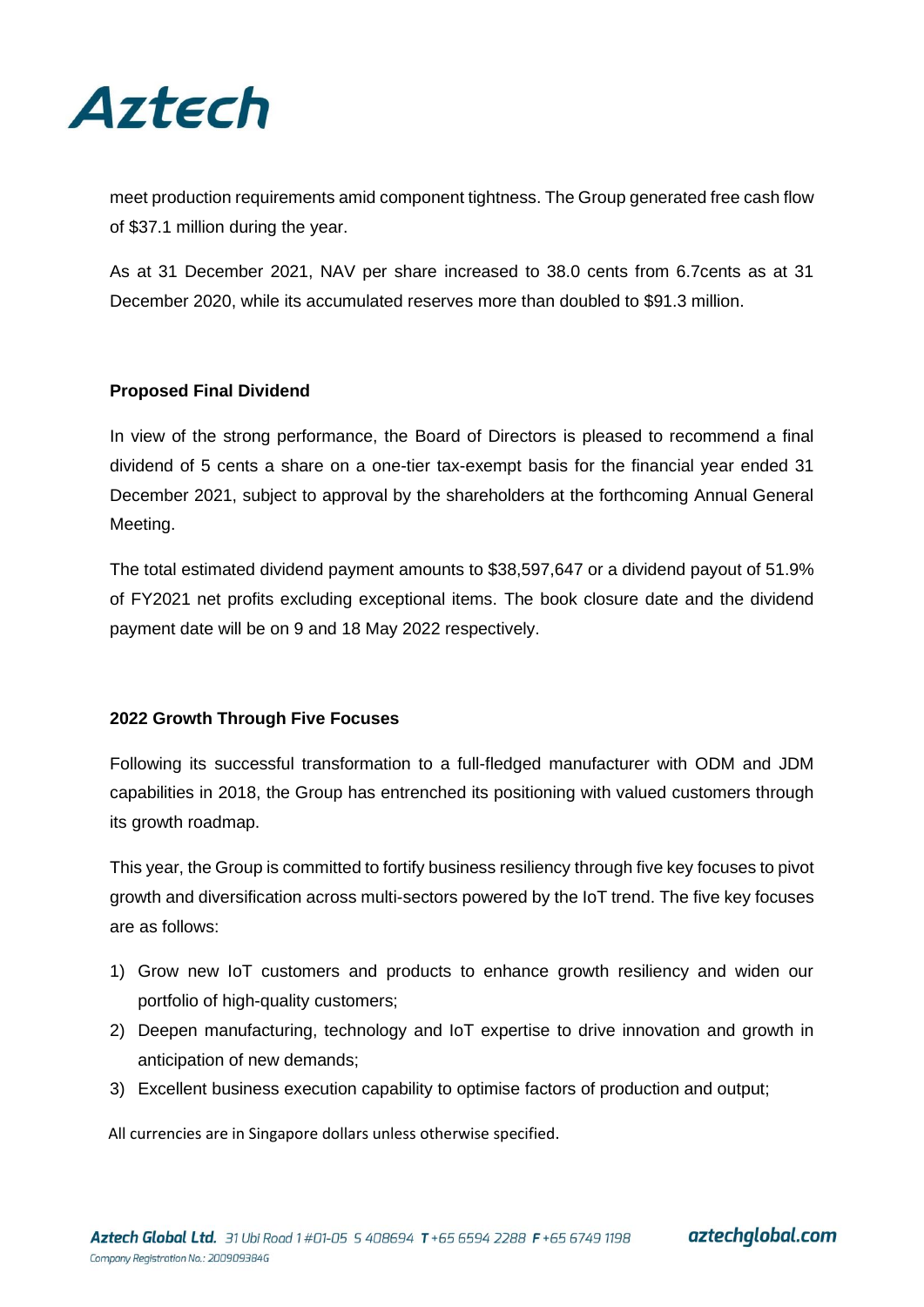

- 4) Integrate sustainability into business model & strategic formulation to future-proof business resiliency; and
- 5) Discipline balance sheet and cost management to ensure adequacy of financial resources for operational and expansion needs.

### **Order Book and Business Outlook**

As at 31 December 2021, the Group's order book was \$495.8 million, and it has since received additional orders of \$266.2 million as at 22 February 2022, bringing the total order book to \$762 million for FY2022<sup>3</sup>.

The global supply chain remains vulnerable to disruptions amidst the COVID-19 pandemic. As we navigate the global component and logistical challenges, the Group will continue to take precautionary measures including business continuity plans, and adhere to guidelines from the relevant authorities to protect the welfare of and provide a safe workplace for all our employees.

We are optimistic of our business prospects and are confident of our business fundamentals. With the above focuses to fortify our business resiliency, the Group expects its business to benefit from the unabating global demand for IoT devices and data communication products as well as smart lighting solutions $4$  and the strong order book secured to-date.

In addition, we expect our operations to benefit from the improving vaccination rates against COVID-19 in countries the Group has operations in. To-date, 98% of our eligible employees in China had been fully vaccinated and 46% have received their third dose. In Malaysia, our manufacturing facility is back to operating at 100% workforce after achieving a plant-wide

<sup>&</sup>lt;sup>3</sup> The Group's order book in respect as at any particular date is subject to changes in its customers' transactions and may not be indicative of *its revenue for any succeeding periods.* 

<sup>4</sup> Facts & Factors, Jan 2022: Global IoT market is projected to grow at a 2021-2028 CAGR of 24.5% to US\$1,842 billion in 2028 **|** Fortune Business Insights, Jun 2021: Global IoT healthtech market is projected to grow at 2021-2028 CAGR of 25.9% from US\$89.07 billion to US\$446.52 billion **|** BlueWeave Consulting & Research, Dec 2021: Global automotive IoT market is estimated to grow at 2021-2028 CAGR of 25.5% from US\$58.7 billion to US\$286.8 billion **|** Verified Market Research, Jul 2021: Global consumer IoT market is estimated to grow at 2021-2028 CAGR of 16.7% to reach US\$153.8 billion in 2028 **|** Grand View Research, Jun 2021 Global industrial IoT market is estimated to grow at 2021-2028 CAGR of 22.8% to US\$1.11 trillion in 2028 **|** Grand View Research, Aug 2021: Smarting lighting market is projected to grow at 2021-2028 CAGR of 20.4% to US\$46.9 billion in 2028 **|** Grand View Research, Dec 2021: North America Smart home security camera is projected to grow at a 2021-2028 CAGR of 17.4% to US\$7.88 billion in 2028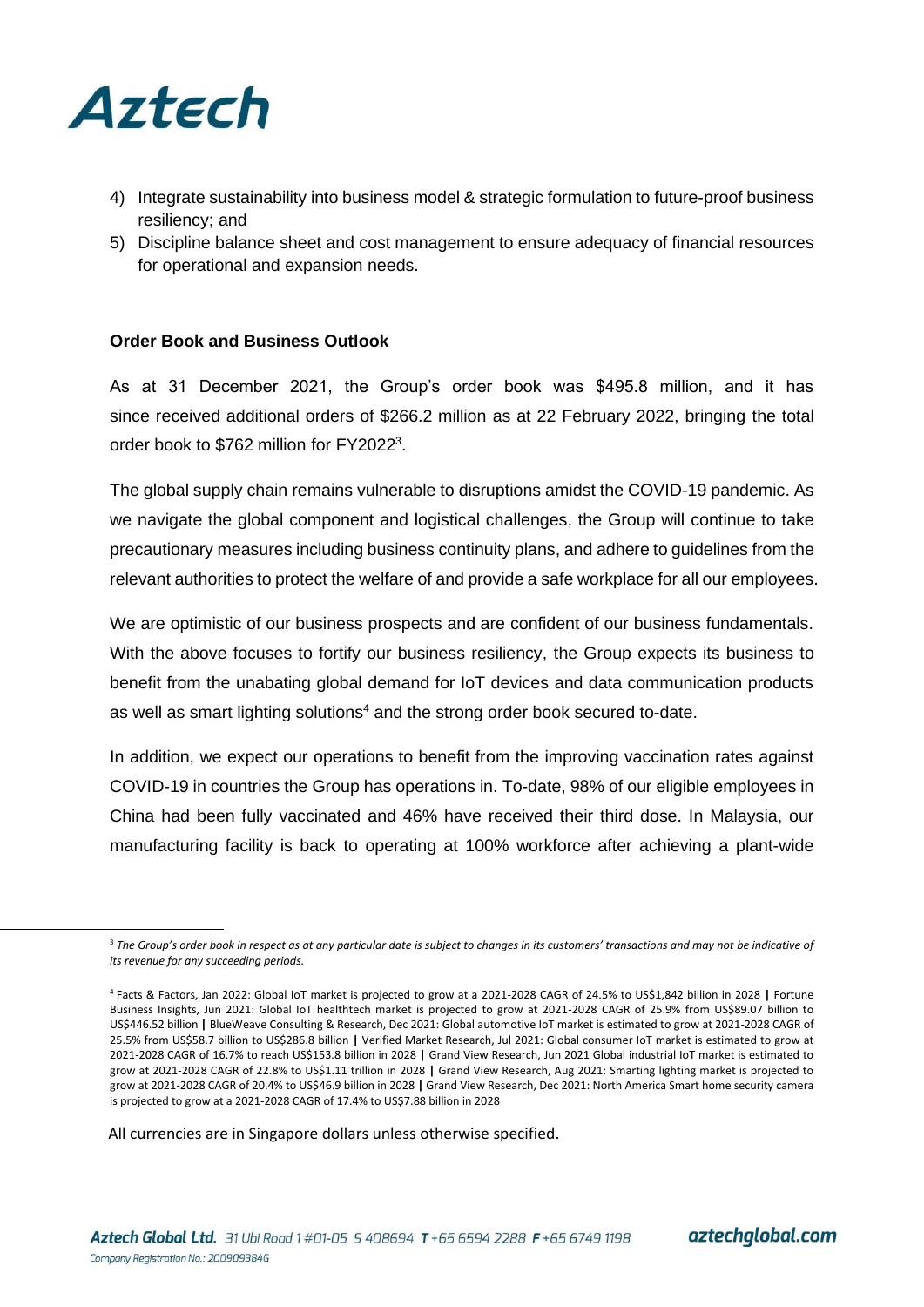

vaccination rate of 100% with close to 17% of eligible workforce vaccinated with the third dose currently<sup>5</sup>.

Last but not least, the Group believes our strong balance sheet, healthy net cash position and low gearing would enable us to navigate this uncertain and inflationary landscape and capitalise on opportunities to build resilient and sustainable value for our shareholders.

**Aztech Global's Chairman and CEO Mr Michael Mun** commented, "We are satisfied with our progress thus far, and pleased that the Board has recommended a final dividend of 5 cents a share. This translates into a dividend payout ratio of 51.9%, a vote of confidence in the ability of our business to generate sustainable positive cash earnings growth forward."

Mr Mun added, "The Group would continue with the growth roadmap to fortify our business resiliency to deliver quality growth and value to shareholders. We remain confident of our business fundamentals and is optimistic of our prospects especially for the mid- to longer term."

<sup>5</sup> Vaccination rate is calculated based on employees who are eligible (based on age and health condition) for the inoculation against COVID-19 virus in compliance with local vaccination guidelines

All currencies are in Singapore dollars unless otherwise specified.